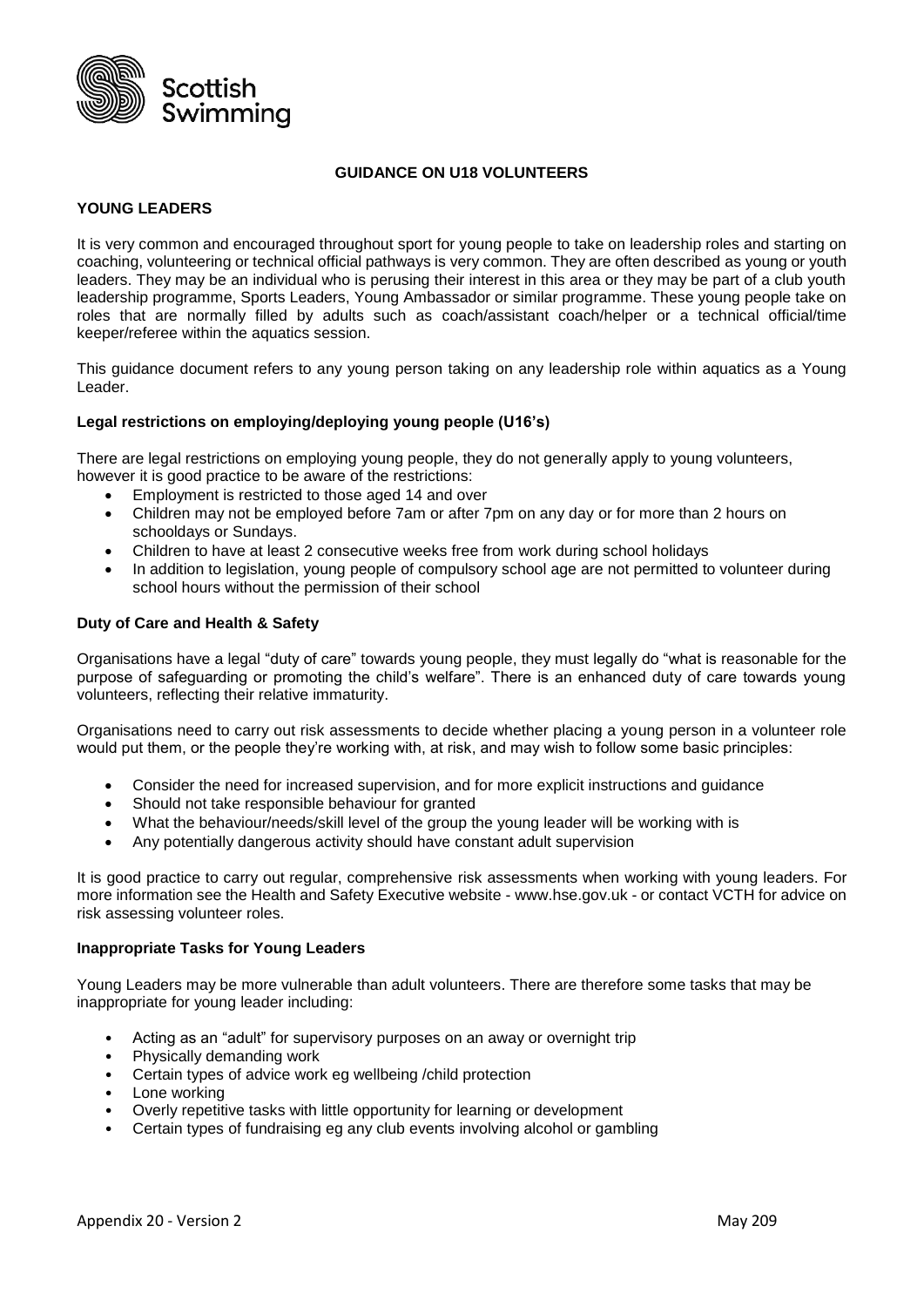

## **Parental Permission**

You should always seek consent from a parent/carer when appointing a young leader. When seeking consent make sure you are clear That the young leader and their parent/carer fully understand what the role involves:

- Code of Conduct
- Time commitments
- Any role description
- Any training or checks like PVG that might be required
- Supervision, support and mentoring provided
- the location of the volunteering
- the tasks to be performed
- Wellbeing and protection policies and procedures
- Encouraging parents to come along to your events, or even the young volunteer's first session.

#### **Other issues to consider**

### Balancing education and volunteering

Many young leaders are in full-time or part-time education at school, college or university. It is essential to build in some flexibility to volunteering roles for young people, so that they can maintain a healthy balance between their education and their volunteering commitments. For example, there are busy periods during term-time or exam periods which will become a priority at that time. (often Xmas or Jan and late spring and early summer). During the summer holidays young leaders often have much more free time and some want to volunteer full-time for several weeks.

To support young leaders manage their time across the season speak to them about:

- Their time availability and any academic pressures at the start of their volunteering involvement / preseason planning
- What is realistic to commit to
- Any periods of time when they might be less available
- Plan in regular check-ins to discuss how their level of input is working for them and if any changes are needed

### Young Leader Finances

Most young people survive on very low incomes they may live with their parents and have no income of their own or have earnings from poorly paid part-time jobs, some may be on welfare benefits. Others are parents themselves and have young children to support. Volunteers in these situations cannot wait until the end of the month, or even the end of the week, to be reimbursed their expenses. This makes the prompt reimbursement of expenses for travel and other standard agreed expenses. Remember that not all young people are confident asking for things, so you may need to remind them to claim their expenses.

### **PVG and Supervision**

### **U16s**

### PVG required: NO

Supervision Required: YES at all times by an adult with a PVG and relevant training

Rational: Young Leaders who are under 16 should be considered as a session participant who is taking a leadership role in that session and should be supported by a responsible adult at all times. The adult is considered to have duty of care responsible for the session and all participants (including the young person who might be leading the session) and should have a PVG and relevant child protection training.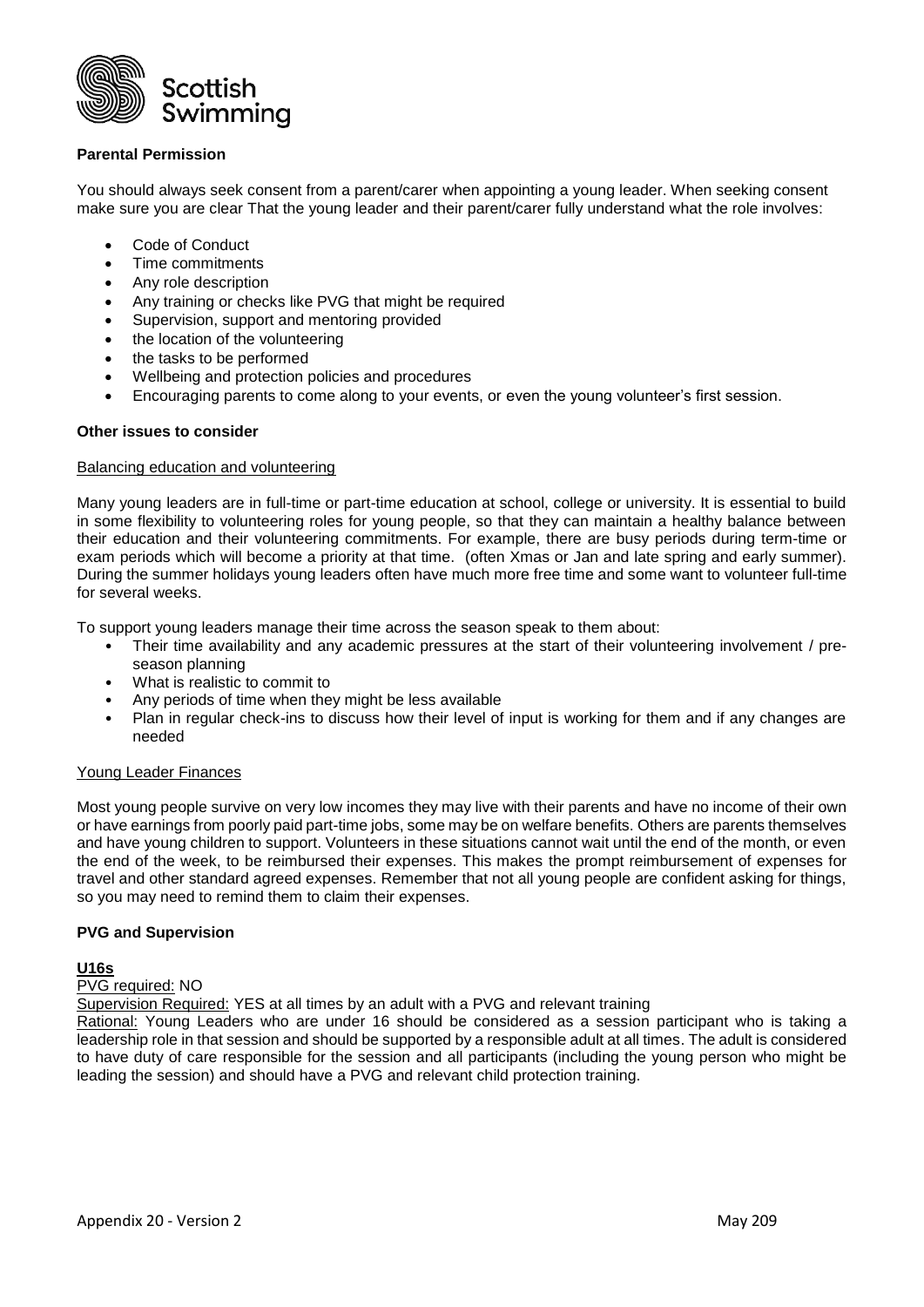

# **16 years and above**

PVG required: YES – if that role normally requires one

Supervision Required: An assessment should be made of the young person's skills, abilities, training and competence and if they are deemed to be ready then they can deliver their role without supervision. If they are not yet ready then supervision should be given in the same way that it is for U16s.

*NB:* it is important to assess the young person's levels of maturity and ability to act in a responsible way, as they may be technically competent to carry out the role but not mature enough to do this unsupervised. Rational:

At 16 years old legal duty of care responsibility attaches to people who are in charge of children. Therefor at 16 (or above) young leaders should follow the PVG and training requirements for the role that they are delivering.

### **Mobile Phones**

Many young leaders aged 14 – 18 will either still be active session participants or only recently moved from session participant to session leader and will be friends with their fellow members, some of whom will still be U18. It is therefore plausible that they will have the personal contact details or be connected on social media with those members.

It would be inappropriate to require young leaders to isolate themselves from their friends and social circle by removing the details of those members from their contact lists/social media.

Therefore the following guidance should be implemented:

- If a young leader is U18 (and consideration should be made for those aged 18 to 21) had phone, e-mail or social media connections for U18 athletes prior to undertaking the young leader role these contacts can be retained
- Young leader should provide a list of existing contacts (phone, email, social media) and the nature of their relationship to their supervisor and the wellbeing & protection officer
- The person supervising they young leader should make every effort to ensure that their role is not the lead for those athletes e.g. the young leader who is a coach is not the primary coach for those specified young persons except on an occasional basis.

*NB this protocol is often appropriate for implementation for young staff/volunteers aged 18 – 21 who will have similar social networks to U18s and very often have come up through the club* 

### **Adults communicating with young leaders who are U18**

Digital communication (phone, text, emails, social media etc) can be a useful tool for teachers, coaches and other staff/volunteers within the organisation to share information with other teachers, coaches or staff/volunteers.

### U16

While the young leader may be a colleague, they are also still a child and as such all communication to them should be addressed to the young person and their parent/carer, and delivered via their parent/carers contact (e.g. phone, email etc.)

#### U18s

If the young leader is aged 16 or 17, it may be detrimental in their professional development of their role to restrict the ability to share professional information with them from other coaches, teachers or staff/volunteers.

Therefore, in such cases, if the parent of a young person in a position of responsibility aged 16 or 17 and the young person themselves requests to have contact with an adult member of staff for the purposes of sharing professional information relevant to their role, the organisation should:

- Gain written consent from the young person and their parent/care to have such contact, naming the individual adult and medium of communication eg phone, app, social networking site etc.
- Ensure the named adult signs an agreement to keep contact with the young person to the discussion of matters relevant to the young person's professional role in the club
- Ensure all such communications are available to be viewed or if preferred shared with an identified third person (e.g. the young person's parent/carer or club person such as another coach, wellbeing & protection officer)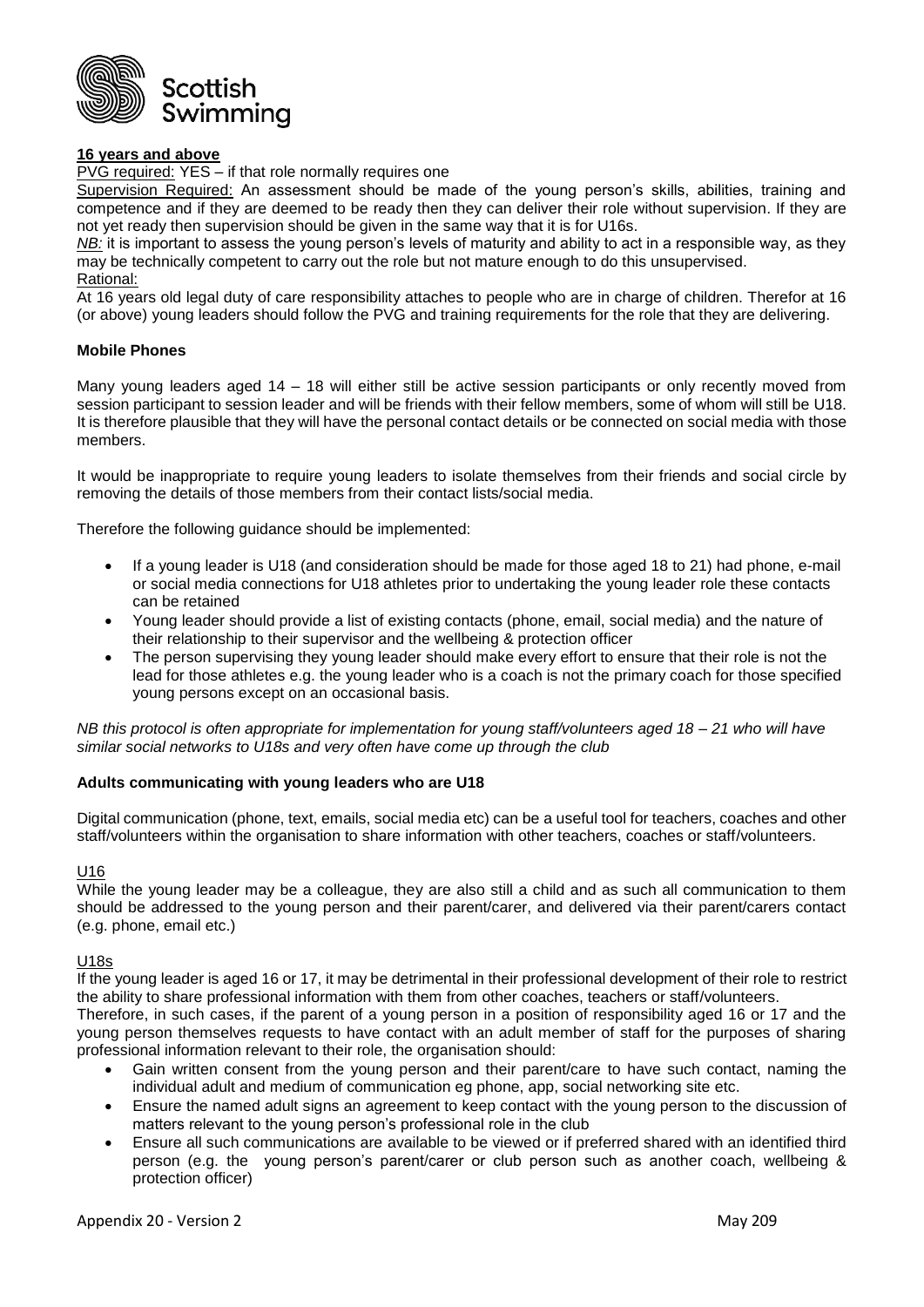

 Ensure that if the young person or the adult is found to breach the above agreement, action must be taken by the club to address the concern and/or ensure that the breach is referred to Scottish Swimming or the statutory agencies if appropriate

Communication Guidance for young leaders who are U18

- Do not add or take contacts for athletes who were not previously in your contacts/friends on social media and who you have only met via your leadership role – that would be a breach of good practice and your code of conduct
- Always remember that you are in a leadership role and that any communication, comments, photos and video clips posted on a social networking site may be shared with more people than you originally intended and should reflect the standards expected by your code of conduct
- Never share pictures of yourself or your friends that you wouldn't be happy for your family to see. Also never post or send any photographs, videos or make comments that:
	- o May be hurtful, untrue or upsetting or that you may regret sharing later on
	- o May be used by other people in a way you did not intend or want
	- o Other people may find inappropriate
- Do not upload images of other members taking part in your training, activities or events without express permission from your organisation. You will also have to ensure that all photographic permissions have been obtained and the photo contents are inline with guidance on content.
- NB: This will not prevent you having images of your friends from the organisation on your personal social networking site, as long as they were taken outside of the sporting arena. Even so, it is still a good idea to check that any person in the image, and their parents, are happy for you to upload the image.

# **Personal/Social/Romantic Relationships**

Scottish Swimming has adopted the Home Office guidelines which states that people in positions of trust and authority should not have a romantic/sexual relationship with 16/17 year olds in their care (a relationship of that nature with those U16 is a criminal offence and a form of child abuse). The power and influence a coach or teacher and other staff/volunteer roles has in a professional relationship with a young person cannot be underestimated. In addition to this, the young person's success or failure and team selection/technical decisions may be dependent on that person. It is vital for all coaches and teachers, as well as other volunteers, to recognise the responsibility they have and ensure that they do not abuse that position of power and trust.

No sexual/romantic relationship should exist between any young member of the organisation aged 16/17 years and their coach or teacher or other staff/volunteers and that the relationship between those roles and members must be appropriate at all times; this has been included in the Scottish Swimming codes of conduct, and any relationship of this nature may result in disciplinary action.

#### Pre-existing relationships between young people

Where a pre-existing relationship exists between members and 1 of those in the relationship moves into a Young Leader role, the following should be implemented:

- The relationship should be declared to the person supervising the young leader and the wellbeing & protection officer
- The person supervising that young leader should make every effort to ensure that their role is not the lead for their partner e.g. the young leader who is a coach is not the primary coach for their partner except on an occasional basis
- A clear set of behaviour standards is discussed and agreed with both the young people as to how they are to interact at official events, meets, training etc  $-$  it should require the adherence of appropriate leadership role to participant behaviours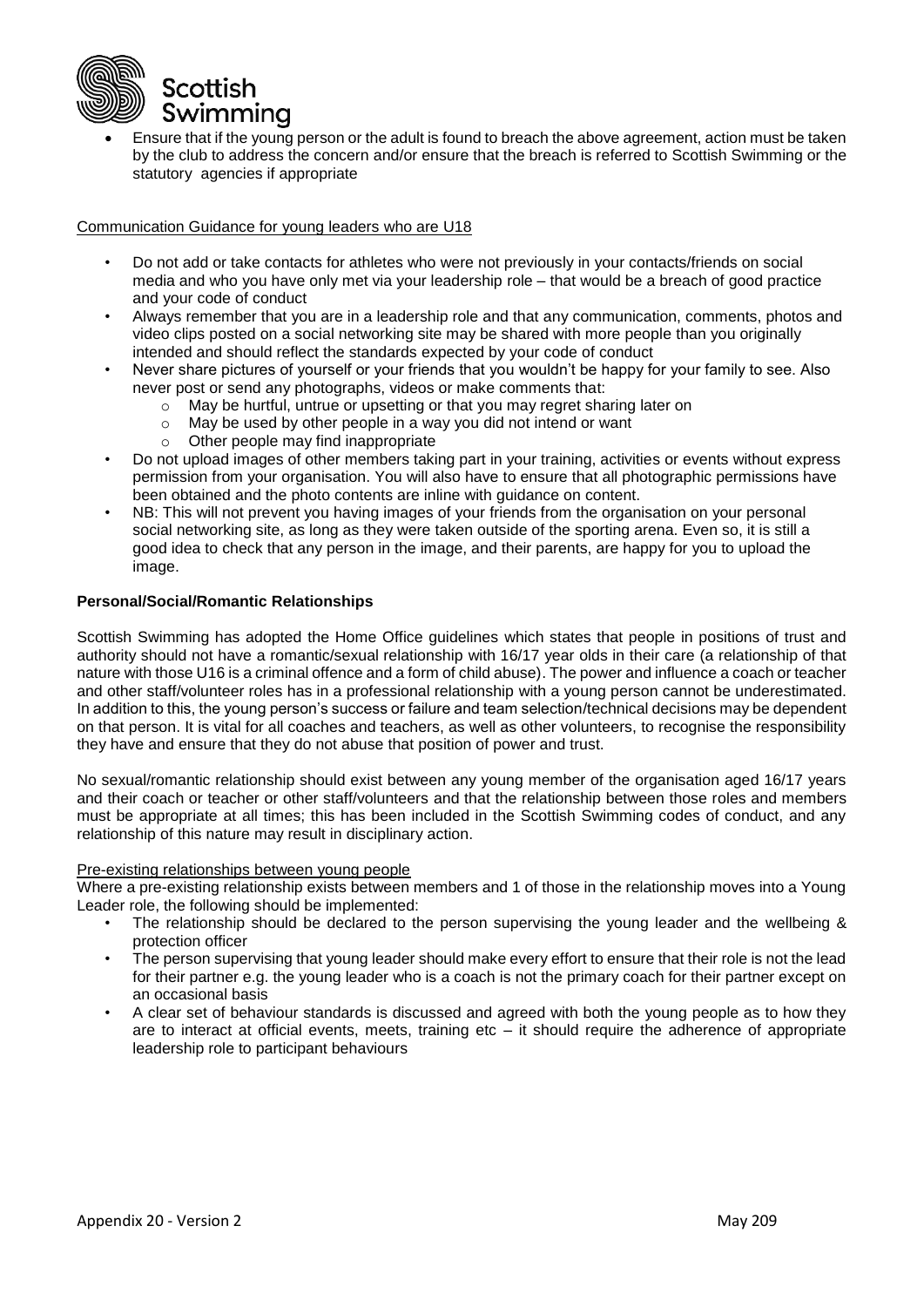

## **Trips away / Overnights**

It should not be common practice to use young leaders who are U18 on trips away or over nights as "adults" on those trips. It is very good experience and will assist in the young leaders development if they can go on away trips and over nights, and perform their young leader role eg assistant coach, official etc HOWEVER they should be included as a "child" on the trip when planning is carried out to consider the number of "adults" required to facilitate the trip.

There should be a pre-trip meeting with the young leader to cover what their role will be and expectations of behaviour, sleeping arrangements and curfews, who is in charge etc as they will have one foot in the "adult/trip staff" group and another in the "child/trip participant" group.

The nature of their role and involvement should also be clearly communicated to all participants in advance; to support the young leader and ensure there are no misunderstandings around roles or responsibilities.

### **Complaints/Disciplinary**

Young leaders while taking on adult roles are still young people and any process that they are involved in should reflect this and be based on the following key principles:

- Those who know the young leader best should be the ones who discipline, mentor, guide and educate them as part of their development
- The disciplinary/complaint procedure should be simple, easy to understand and conducted more informally than the adult procedure
- The wellbeing of the young leader is paramount and any arrangements around meetings should take into account their educational commitments and family life. Therefore meetings will be conducted locally and by those with experience in dealing with young people
- Sanctions and any suspensions of role should not normally be so severe as to discourage the young leader from continuing to volunteer should be tiered in severity to their age, responsibility and culpability
- The right to appeal is a required part of the process and should be included when communicating any final outcomes

### Young Leaders U16s (14 & 15 year olds)

Any disciplinary matter arising shall be dealt with by the a sub group of the committee/disciplinary/complaints panel (of no more than three persons), normally to include the person supervising the young leader, the wellbeing and protection officer and any other member has to have experience in dealing with young people or the disciplinary/complaints process

### Young Leaders U18s (16 & 17 year olds)

Any disciplinary matter arising shall be dealt with using the adult procedure BUT with reasonable adjustments made to reflect the age and stage of the young leader. The setting up of a sub group of the committee/disciplinary/complaints panel (of no more than three persons), normally to include the person supervising the young leader, the wellbeing and protection officer and any other member has to have experience in dealing with young people or the disciplinary/complaints process

### Serious Cases

Escalating behaviour patterns where permanent exclusion is a potential outcome of the disciplinary process, cases that may require police investigation, racial abuse etc. shall be referred to the Scottish Swimming Wellbeing and Protection Officer who shall provide advice on how to deal with the matter / refer it to external agencies.